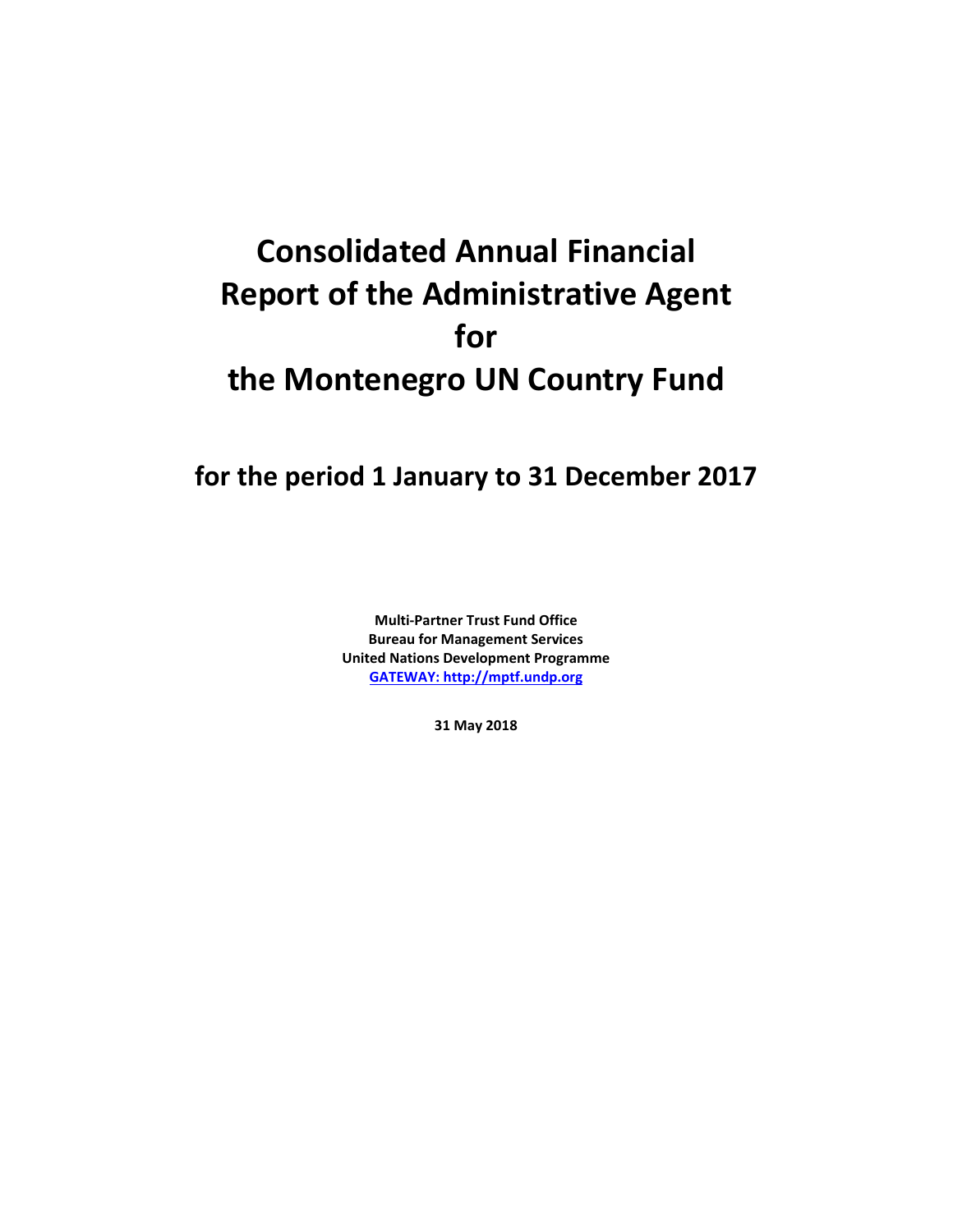# **PARTICIPATING ORGANIZATIONS CONTRIBUTORS**



Food and Agriculture Organization



International Labour organization



UN Conference on Trade and Development



United Nations Development Programme



United Nations Environment Programme



United Nations Educational, Scientific and Cultural Organization



United Nations Children's Fund



United Nations Industrial Development Organization



World Health Organization





Delivering Results Together



Expanded DaO Funding Window



Government of Montenegro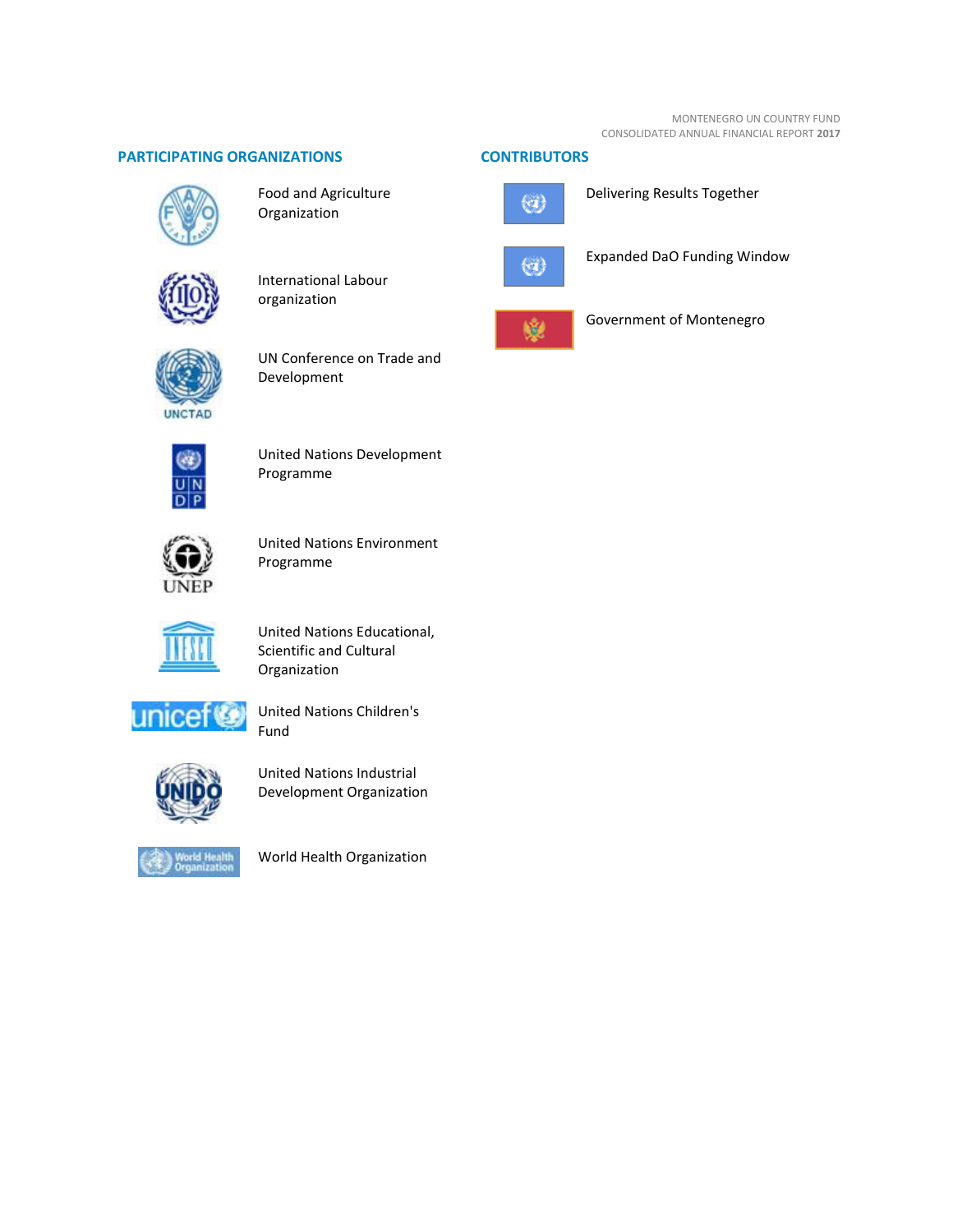#### **Allocation**

Amount approved by the Steering Committee for a project/programme.

#### **Approved Project/Programme**

A project/programme including budget, etc., that is approved by the Steering Committee for fund allocation purposes.

#### **Contributor Commitment**

Amount(s) committed by a donor to a Fund in a signed Standard Administrative Arrangement with the UNDP Multi-Partner Trust Fund Office (MPTF Office), in its capacity as the Administrative Agent. A commitment may be paid or pending payment.

#### **Contributor Deposit**

Cash deposit received by the MPTF Office for the Fund from a contributor in accordance with a signed Standard Administrative Arrangement.

#### **Delivery Rate**

The percentage of funds that have been utilized, calculated by comparing expenditures reported by a Participating Organization against the 'net funded amount'.

#### **Indirect Support Costs**

A general cost that cannot be directly related to any particular programme or activity of the Participating Organizations. UNDG policy establishes a fixed indirect cost rate of 7% of programmable costs.

#### **Net Funded Amount**

Amount transferred to a Participating Organization less any refunds transferred back to the MPTF Office by a Participating Organization.

#### **Participating Organization**

A UN Organization or other inter-governmental Organization that is an implementing partner in a Fund, as represented by signing a Memorandum of Understanding (MOU) with the MPTF Office for a particular Fund.

#### **Project Expenditure**

The sum of expenses and/or expenditure reported by all Participating Organizations for a Fund irrespective of which basis of accounting each Participating Organization follows for donor reporting.

#### **Project Financial Closure**

A project or programme is considered financially closed when all financial obligations of an operationally completed project or programme have been settled, and no further financial charges may be incurred.

#### **Project Operational Closure**

A project or programme is considered operationally closed when all programmatic activities for which Participating Organization(s) received funding have been completed.

#### **Project Start Date**

Date of transfer of first instalment from the MPTF Office to the Participating Organization.

#### **Total Approved Budget**

This represents the cumulative amount of allocations approved by the Steering Committee.

#### **US Dollar Amount**

The financial data in the report is recorded in US Dollars and due to rounding off of numbers, the totals may not add up.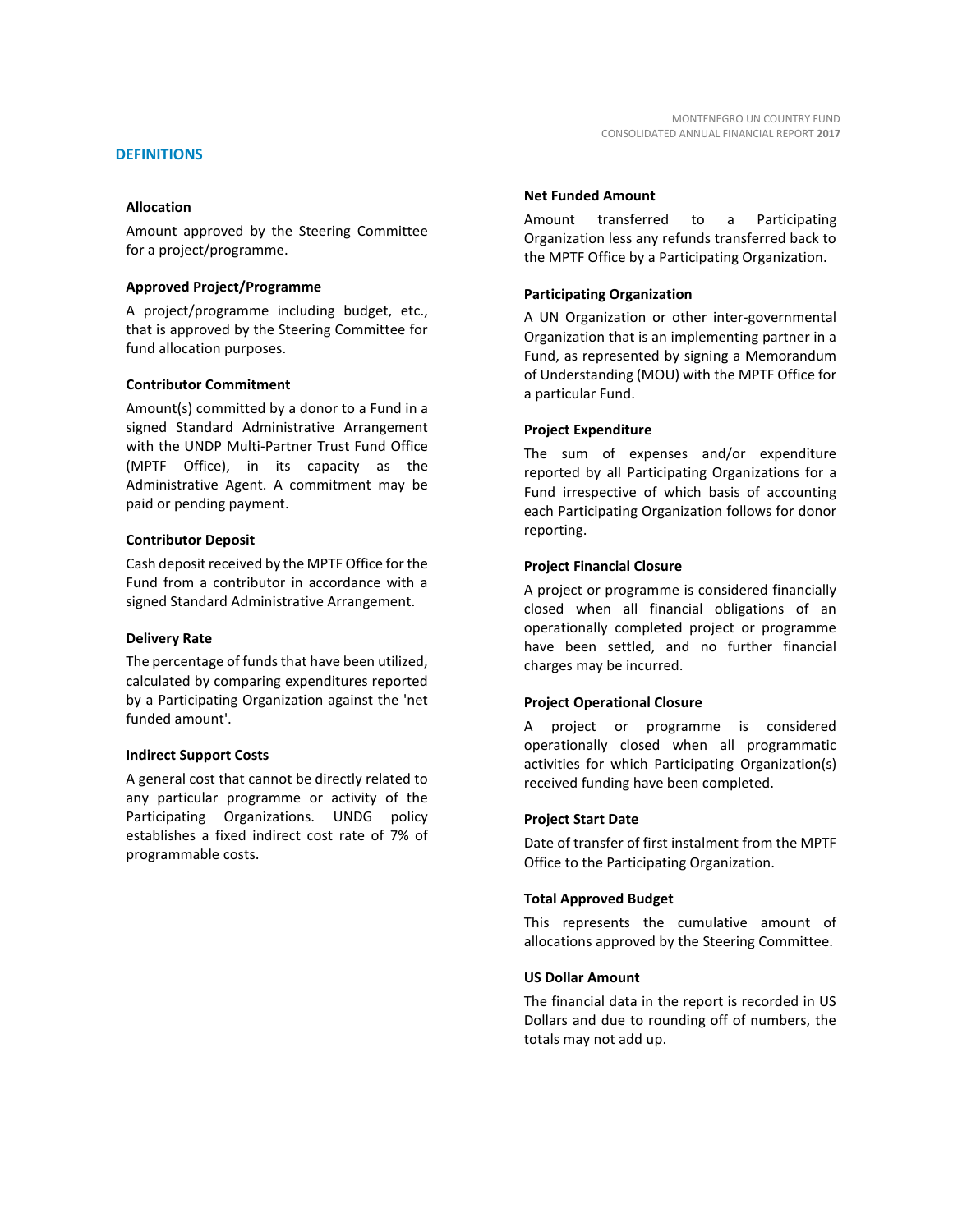#### MONTENEGRO UN COUNTRY FUND CONSOLIDATED ANNUAL FINANCIAL REPORT 2017

# **TABLE OF CONTENTS**

| Introduction 1 1 |  |
|------------------|--|
|                  |  |
|                  |  |
|                  |  |
|                  |  |
|                  |  |
|                  |  |
|                  |  |
|                  |  |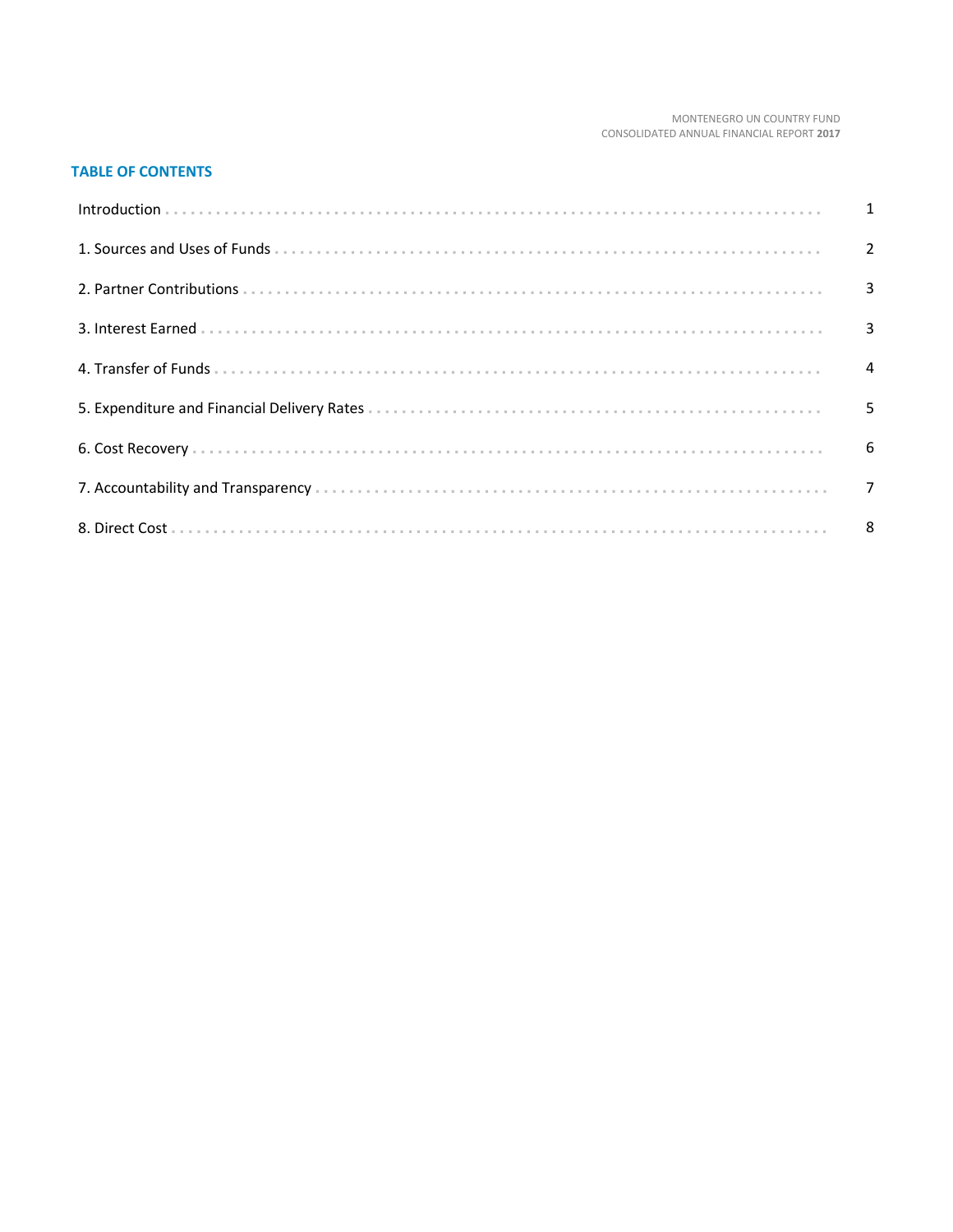#### **INTRODUCTION**

This Consolidated Annual Financial Report of the **Montenegro UN Country Fund** is prepared by the United Nations Development Programme (UNDP) Multi-Partner Trust Fund Office (MPTF Office) in fulfillment of its obligations as Administrative Agent, as per the terms of Reference (TOR), the Memorandum of Understanding (MOU) signed between the UNDP MPTF Office and the Participating Organizations, and the Standard Administrative Arrangement (SAA) signed with contributors.

The MPTF Office, as Administrative Agent, is responsible for concluding an MOU with Participating Organizations and SAAs with contributors. It receives, administers and

manages contributions, and disburses these funds to the Participating Organizations. The Administrative Agent prepares and submits annual consolidated financial reports, as well as regular financial statements, for transmission to contributors.

This consolidated financial report covers the period 1 January to 31 December **2017** and provides financial data on progress made in the implementation of projects of the **Montenegro UN Country Fund**. It is posted on the MPTF Office GATEWAY [\(http://mptf.undp.org/factsheet/fund/ME100\)](http://mptf.undp.org/factsheet/fund/ME100).

The financial data in the report is recorded in US Dollars and due to rounding off of numbers, the totals may not add up.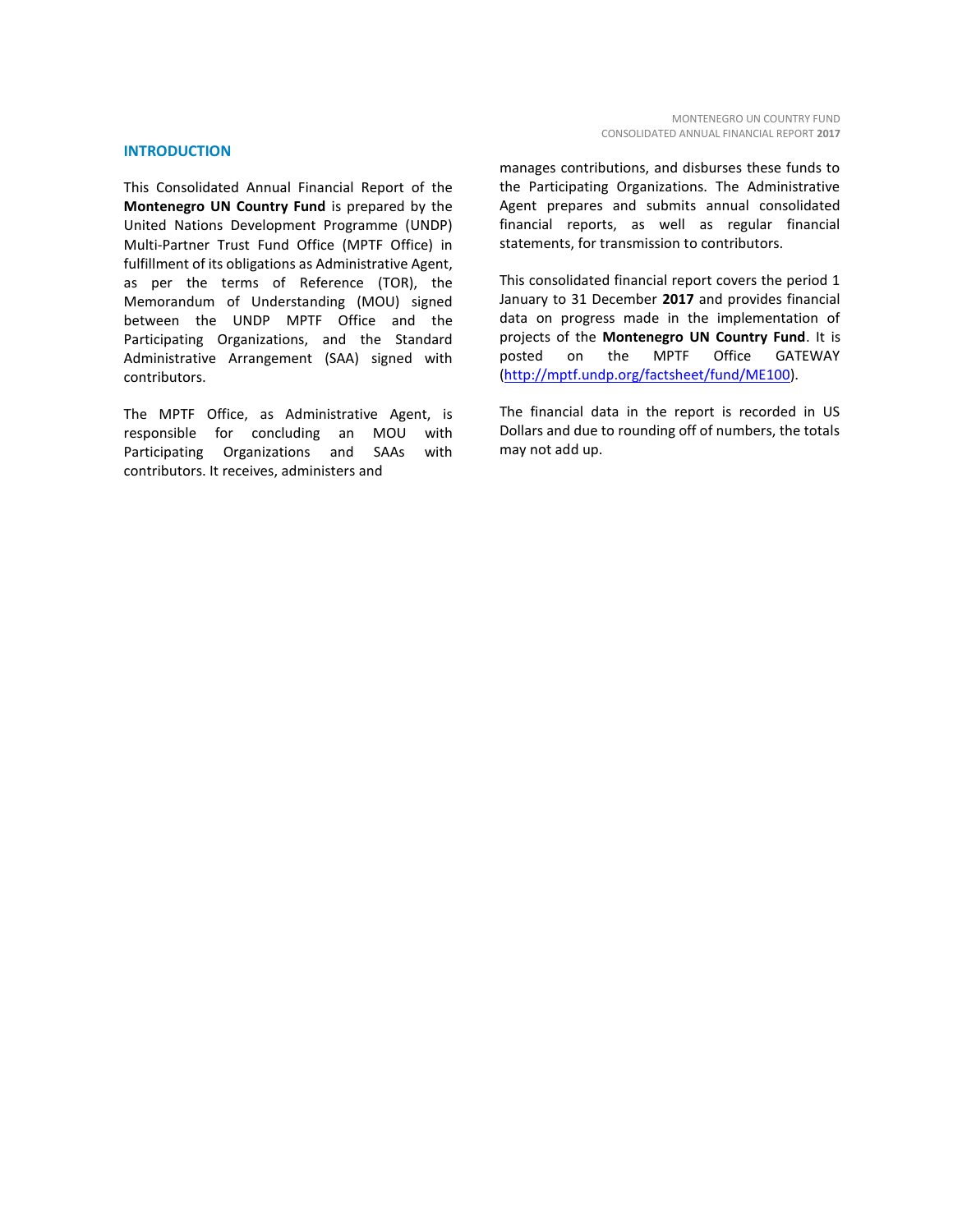#### **2017 FINANCIAL PERFORMANCE**

This chapter presents financial data and analysis of the **Montenegro UN Country Fund** using the passthrough funding modality as of 31 December 2017. Financial information for this Fund is also available on the MPTF Office GATEWAY, at the following address:

[http://mptf.undp.org/factsheet/fund/ME100.](http://mptf.undp.org/factsheet/fund/ME100)

# **1. SOURCES AND USES OF FUNDS**

As of 31 December **2017, 3** contributors deposited US\$ **3,118,852** in contributions and US\$ **13,876** was earned in interest.

The cumulative source of funds was US\$ **3,132,728**

Of this amount, US\$ **3,101,515** has been net funded to **9** Participating Organizations, of which US\$ **3,051,192** has been reported as expenditure. The Administrative Agent fee has been charged at the approved rate of 1% on deposits and amounts to US\$ **31,189**. Table 1 provides an overview of the overall sources, uses, and balance of the **Montenegro UN Country Fund** as of 31 December 2017.

|                                                                 | Annual 2016 | Annual 2017    | <b>Cumulative</b> |
|-----------------------------------------------------------------|-------------|----------------|-------------------|
| <b>Sources of Funds</b>                                         |             |                |                   |
| Contributions from donors                                       | 655,000     | $\overline{a}$ | 3,118,852         |
| Fund Earned Interest and Investment Income                      | 64          |                | 6,368             |
| Interest Income received from Participating Organizations       |             |                | 7,508             |
| Refunds by Administrative Agent to Contributors                 |             |                |                   |
| Fund balance transferred to another MDTF                        |             |                |                   |
| Other Income                                                    |             |                |                   |
| <b>Total: Sources of Funds</b>                                  | 655,064     | $\overline{a}$ | 3,132,728         |
| <b>Use of Funds</b>                                             |             |                |                   |
| <b>Transfers to Participating Organizations</b>                 | 648,450     | 19,683         | 2,984,167         |
| Refunds received from Participating Organizations               | (11, 391)   | (7, 444)       | (21, 102)         |
| <b>Net Funded Amount</b>                                        | 637,059     | 12,239         | 2,963,064         |
| <b>Administrative Agent Fees</b>                                | 6,550       |                | 31,189            |
| Direct Costs: (Steering Committee, Secretariatetc.)             |             |                | 138,451           |
| <b>Bank Charges</b>                                             | 0           |                | 25                |
| <b>Other Expenditures</b>                                       |             |                |                   |
| <b>Total: Uses of Funds</b>                                     | 643,609     | 12,239         | 3,132,728         |
| Change in Fund cash balance with Administrative Agent           | 11,455      | (12, 239)      |                   |
| Opening Fund balance (1 January)                                | 784         | 12,239         |                   |
| <b>Closing Fund balance (31 December)</b>                       | 12,239      |                |                   |
| Net Funded Amount (Includes Direct Cost)                        | 637,059     | 12,239         | 3,101,515         |
| Participating Organizations' Expenditure (Includes Direct Cost) | 647,475     | 690,526        | 3,051,192         |
| <b>Balance of Funds with Participating Organizations</b>        |             |                | 50,324            |

# **Table 1. Financial Overview, as of 31 December 2017 (in US Dollars)**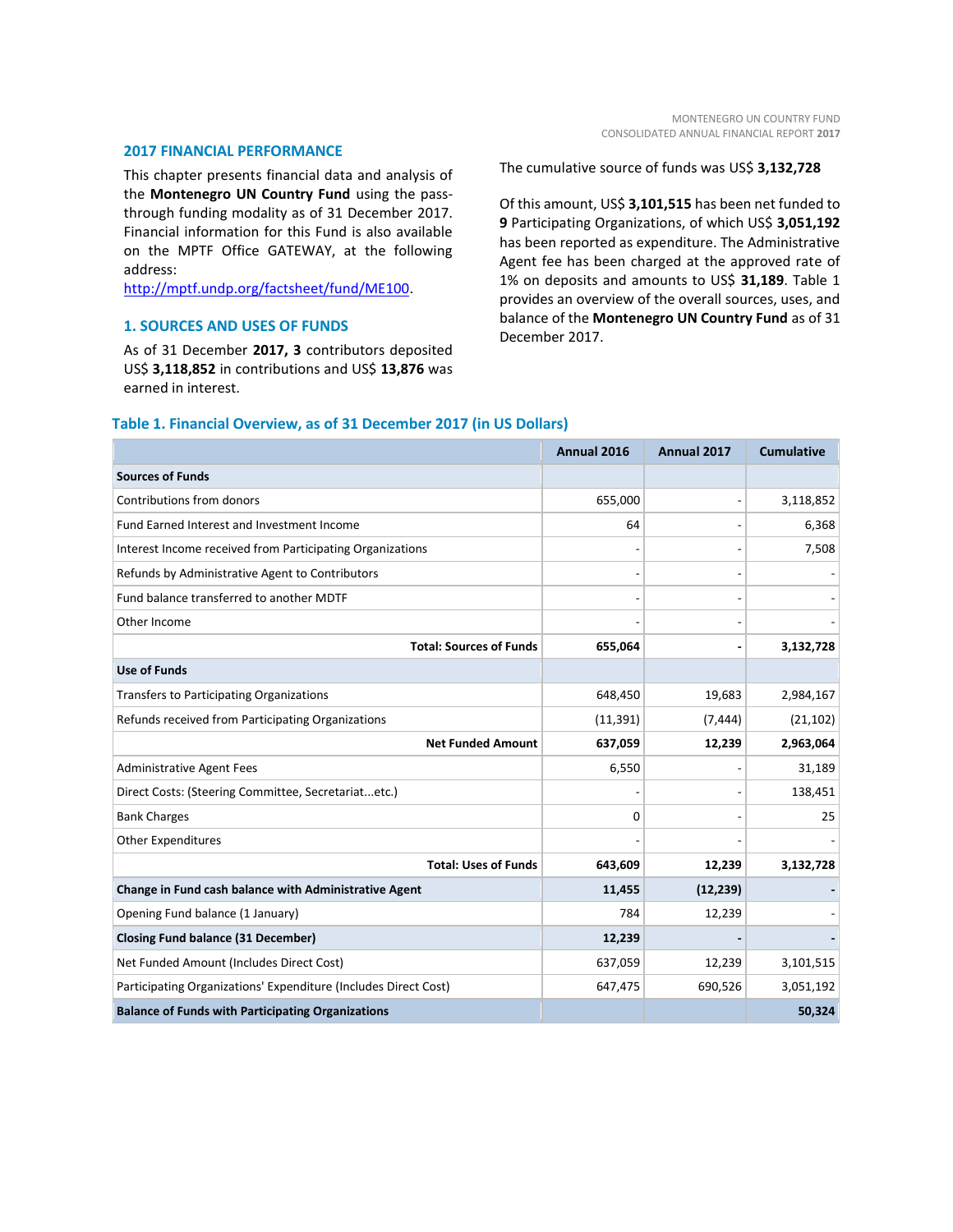#### **2. PARTNER CONTRIBUTIONS**

Table 2 provides information on cumulative contributions received from all contributors to this Fund as of 31 December **2017**.

The **Montenegro UN Country Fund** is currently being financed by **3** contributors, as listed in the table below.

The table below includes commitments made up to 31 December 2017 through signed Standard Administrative Agreements, and deposits made through 2017. It does not include commitments that were made to the fund beyond 2017.

# **Table 2. Contributors' Commitments and Deposits, as of 31 December 2017 (in US Dollars)**

| <b>Contributors</b>         | <b>Total Commitments</b> | <b>Prior Years</b><br>as of 31-Dec-2016 Deposits | <b>Current Year</b><br>Jan-Dec-2017 Deposits | <b>Total Deposits</b> |
|-----------------------------|--------------------------|--------------------------------------------------|----------------------------------------------|-----------------------|
| Delivering Results Together | 1,155,000                | 1,155,000                                        | $\overline{\phantom{0}}$                     | 1,155,000             |
| Expanded DaO Funding Window | 1,748,000                | 1,748,000                                        | $\overline{\phantom{0}}$                     | 1,748,000             |
| MONTENEGRO, Government of   | 215,852                  | 215,852                                          |                                              | 215,852               |
| <b>Grand Total</b>          | 3,118,852                | 3,118,852                                        | $\overline{\phantom{a}}$                     | 3,118,852             |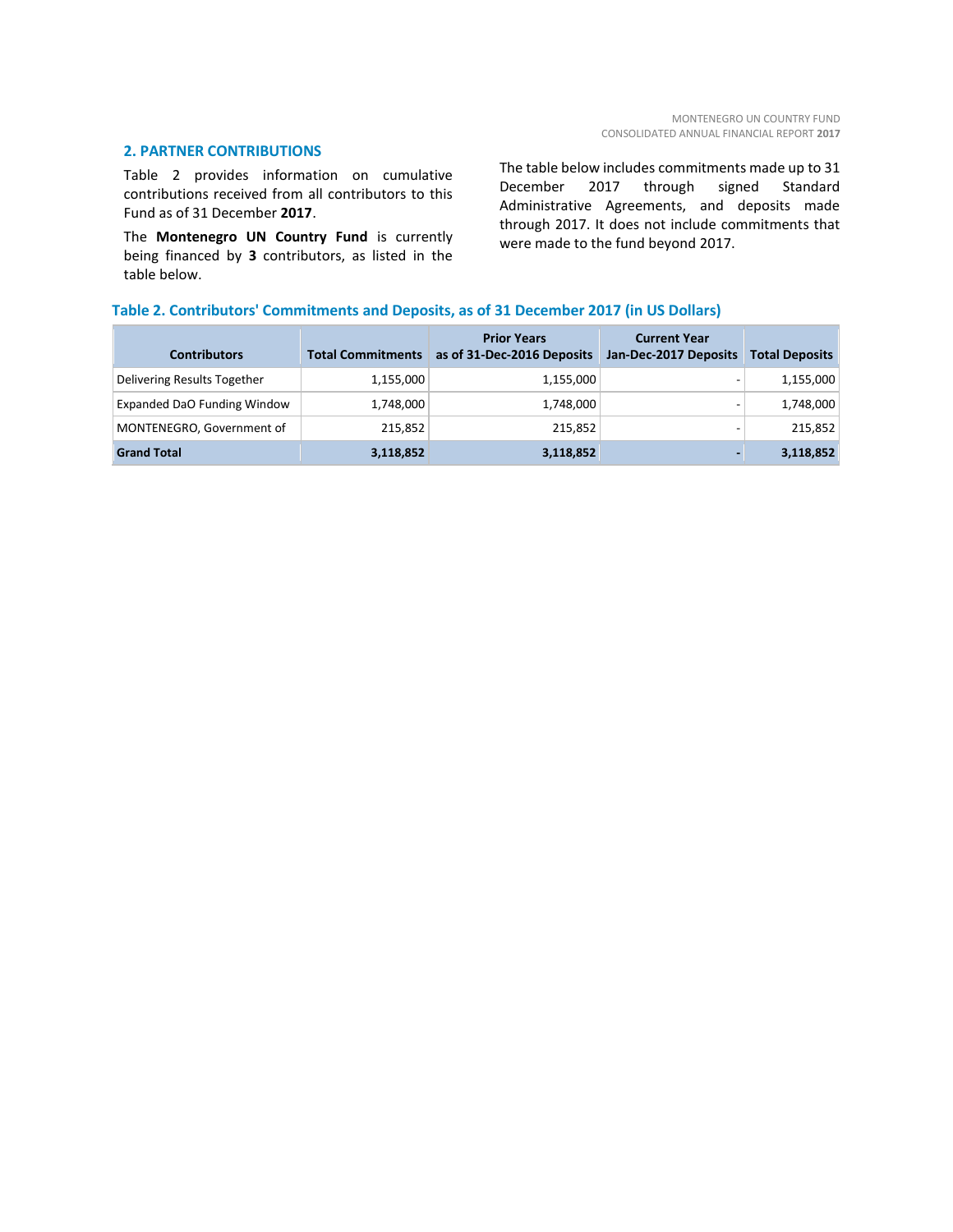#### **3. INTEREST EARNED**

Interest income is earned in two ways: 1) on the balance of funds held by the Administrative Agent (Fund earned interest), and 2) on the balance of funds held by the Participating Organizations (Agency earned interest) where their Financial Regulations and Rules allow return of interest to the AA.

As of 31 December 2017, Fund earned interest amounts to US\$ **6,368**.

Interest received from Participating Organizations amounts to US\$ **7,508**, bringing the cumulative interest received to US\$ **13,876**.

Details are provided in the table below.

# **Table 3. Sources of Interest and Investment Income, as of 31 December 2017 (in US Dollars)**

| <b>Interest Earned</b>                     | <b>Prior Years</b><br>as of 31-Dec-2016 | <b>Current Year</b><br>Jan-Dec-2017 | Total  |
|--------------------------------------------|-----------------------------------------|-------------------------------------|--------|
| <b>Administrative Agent</b>                |                                         |                                     |        |
| Fund Earned Interest and Investment Income | 6,368                                   |                                     | 6,368  |
| <b>Total: Fund Earned Interest</b>         | 6,368                                   |                                     | 6,368  |
| <b>Participating Organization</b>          |                                         |                                     |        |
| <b>FAO</b>                                 | 53                                      |                                     | 53     |
| <b>UNDP</b>                                | 7,120                                   |                                     | 7,120  |
| <b>UNESCO</b>                              | 41                                      |                                     | 41     |
| <b>UNIDO</b>                               | 293                                     |                                     | 293    |
| <b>Total: Agency earned interest</b>       | 7,508                                   |                                     | 7,508  |
| <b>Grand Total</b>                         | 13,876                                  |                                     | 13,876 |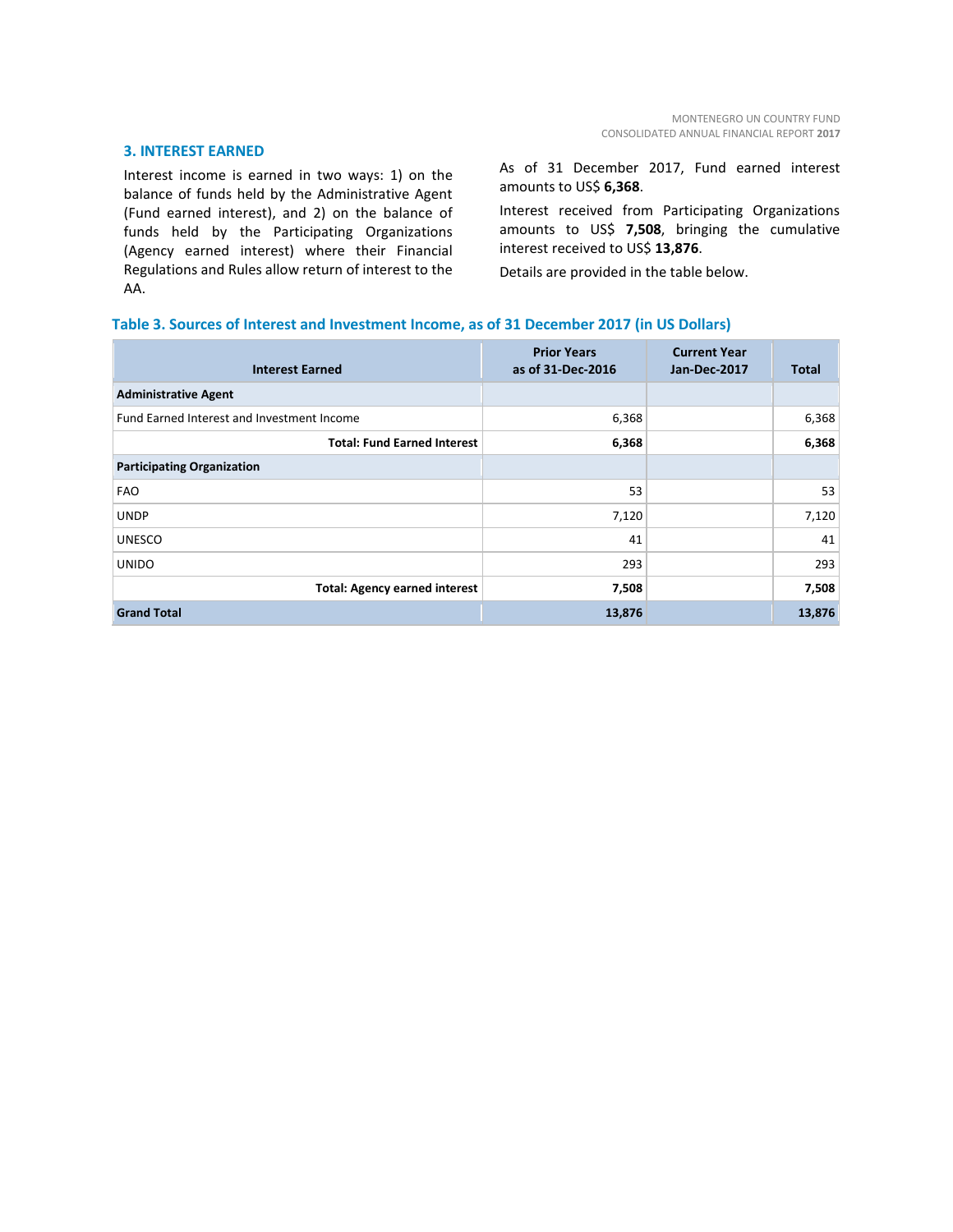# **4. TRANSFER OF FUNDS**

Allocations to Participating Organizations are approved by the Steering Committee and disbursed by the Administrative Agent. As of 31 December **2017**, the AA has transferred US\$ **2,984,167** to **9** Participating Organizations (see list below).

#### **4.1 TRANSFER BY PARTICIPATING ORGANIZATION**

Table 4 provides additional information on the refunds received by the MPTF Office, and the net funded amount for each of the Participating Organizations.

# **Table 4. Transfer, Refund, and Net Funded Amount by Participating Organization, as of 31 December 2017 (in US Dollars)**

| Participating<br>Organization | Prior Years as of 31-Dec-2016 |                |                   | <b>Current Year Jan-Dec-2017</b> |                |                   |                  | <b>Total</b>   |                   |
|-------------------------------|-------------------------------|----------------|-------------------|----------------------------------|----------------|-------------------|------------------|----------------|-------------------|
|                               | Transfers                     | <b>Refunds</b> | <b>Net Funded</b> | <b>Transfers</b>                 | <b>Refunds</b> | <b>Net Funded</b> | <b>Transfers</b> | <b>Refunds</b> | <b>Net Funded</b> |
| <b>FAO</b>                    | 53,500                        | (1,781)        | 51,719            |                                  |                |                   | 53,500           | (1,781)        | 51,719            |
| ILO                           | 222,208                       |                | 222,208           |                                  | (7, 444)       | (7, 444)          | 222,208          | (7, 444)       | 214,764           |
| <b>UNCTAD</b>                 | 123,625                       |                | 123,625           |                                  |                |                   | 123,625          |                | 123,625           |
| <b>UNDP</b>                   | 1,593,687                     |                | 1,593,687         | 19,683                           |                | 19,683            | 1,613,370        |                | 1,613,370         |
| <b>UNEP</b>                   | 98,500                        |                | 98,500            |                                  |                |                   | 98,500           |                | 98,500            |
| <b>UNESCO</b>                 | 68,500                        | (108)          | 68,392            |                                  |                |                   | 68,500           | (108)          | 68,392            |
| <b>UNICEF</b>                 | 316,189                       | (379)          | 315,810           |                                  |                |                   | 316,189          | (379)          | 315,810           |
| <b>UNIDO</b>                  | 361,325                       | (11, 391)      | 349,934           |                                  |                |                   | 361,325          | (11, 391)      | 349,934           |
| <b>WHO</b>                    | 126,950                       |                | 126,950           |                                  |                |                   | 126,950          |                | 126,950           |
| <b>Grand Total</b>            | 2,964,484                     | (13, 659)      | 2,950,825         | 19,683                           | (7, 444)       | 12,239            | 2,984,167        | (21, 102)      | 2,963,064         |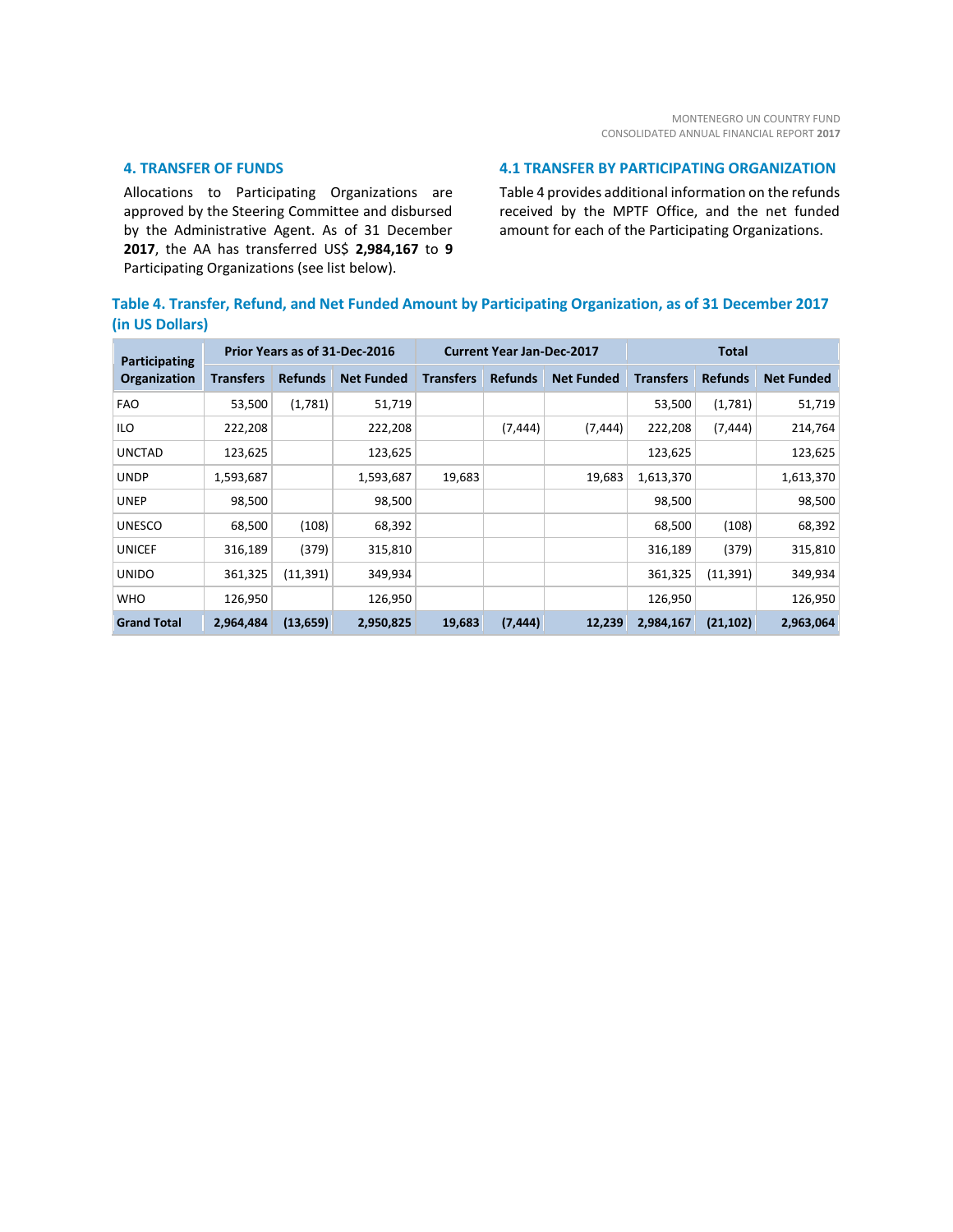MONTENEGRO UN COUNTRY FUND CONSOLIDATED ANNUAL FINANCIAL REPORT **2017**

# **5. EXPENDITURE AND FINANCIAL DELIVERY RATES**

All final expenditures reported for the year **2017** were submitted by the Headquarters of the Participating Organizations. These were consolidated by the MPTF Office.

Project expenditures are incurred and monitored by each Participating Organization, and are reported as per the agreed upon categories for inter-agency harmonized reporting. The reported expenditures were submitted via the MPTF Office's online expenditure reporting tool. The **2017** expenditure data has been posted on the MPTF Office GATEWAY at [http://mptf.undp.org/factsheet/fund/ME100.](http://mptf.undp.org/factsheet/fund/ME100)

# **5.1 EXPENDITURE REPORTED BY PARTICIPATING ORGANIZATION**

In **2017**, US\$ **12,239** was net funded to Participating Organizations, and US\$ **562,827** was reported in expenditure.

As shown in table 5.1 below, the cumulative net funded amount is US\$ **2,963,064** and cumulative expenditures reported by the Participating Organizations amount to US\$ **2,923,492**. This equates to an overall Fund expenditure delivery rate of **99** percent.

The agencies with the three highest delivery rates are: FAO (100%), UNEP (100%) and UNESCO (100%)

# **Table 5.1 Net Funded Amount, Reported Expenditure, and Financial Delivery by Participating Organization, as of 31 December 2017 (in US Dollars)**

|                               |                    |                                    | <b>Expenditure</b>                      |                                     |                   |                           |
|-------------------------------|--------------------|------------------------------------|-----------------------------------------|-------------------------------------|-------------------|---------------------------|
| Participating<br>Organization | Approved<br>Amount | <b>Net Funded</b><br><b>Amount</b> | <b>Prior Years</b><br>as of 31-Dec-2016 | <b>Current Year</b><br>Jan-Dec-2017 | <b>Cumulative</b> | <b>Delivery Rate</b><br>% |
| <b>FAO</b>                    | 53,500             | 51,719                             | 51,719                                  | 0                                   | 51,719            | 100.00                    |
| ILO                           | 222,208            | 214,764                            | 113,537                                 | 99,425                              | 212,962           | 99.16                     |
| <b>UNCTAD</b>                 | 123,625            | 123,625                            | 25,988                                  | 80,699                              | 106,687           | 86.30                     |
| <b>UNDP</b>                   | 1,613,370          | 1,613,370                          | 1,447,188                               | 158,707                             | 1,605,895         | 99.54                     |
| <b>UNEP</b>                   | 98,500             | 98,500                             | 98,500                                  |                                     | 98,500            | 100.00                    |
| <b>UNESCO</b>                 | 68,500             | 68,392                             | 68,392                                  |                                     | 68,392            | 100.00                    |
| <b>UNICEF</b>                 | 316,189            | 315,810                            | 306,032                                 | 8,947                               | 314,979           | 99.74                     |
| <b>UNIDO</b>                  | 361,325            | 349,934                            | 122,359                                 | 215,050                             | 337,409           | 96.42                     |
| <b>WHO</b>                    | 126,950            | 126,950                            | 126,950                                 | $\mathbf 0$                         | 126,950           | 100.00                    |
| <b>Grand Total</b>            | 2,984,167          | 2,963,064                          | 2,360,665                               | 562,827                             | 2,923,492         | 98.66                     |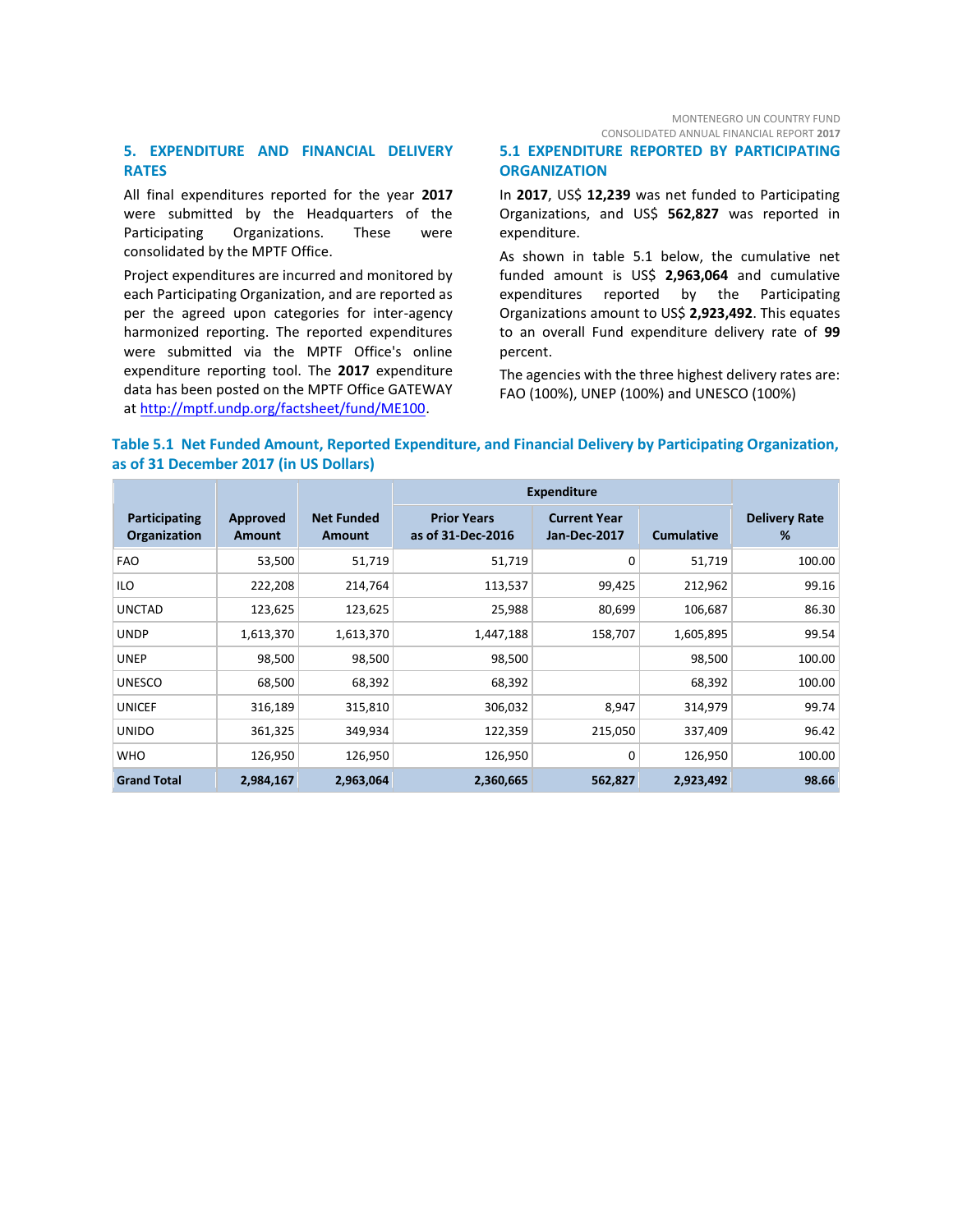# **5.2 EXPENDITURE BY THEMATIC AREA**

Table 5.2 displays the net funded amounts, expenditures incurred and the financial delivery rates by Thematic Area.

|                                     |                             | <b>Prior Years</b><br>as of 31-Dec-2016 |                             | <b>Current Year</b><br>Jan-Dec-2017 |                             | <b>Total</b>       |                           |
|-------------------------------------|-----------------------------|-----------------------------------------|-----------------------------|-------------------------------------|-----------------------------|--------------------|---------------------------|
| Country/Sector                      | <b>Net Funded</b><br>Amount | <b>Expenditure</b>                      | <b>Net Funded</b><br>Amount | <b>Expenditure</b>                  | <b>Net Funded</b><br>Amount | <b>Expenditure</b> | <b>Delivery Rate</b><br>% |
| Montenegro                          |                             |                                         |                             |                                     |                             |                    |                           |
| Democratic Governance               | 570,956                     | 550,886                                 |                             | 70                                  | 570.956                     | 550.956            | 96.50                     |
| <b>Environmental Sustainability</b> | 1,092,920                   | 518,437                                 |                             | 543,201                             | 1,092,920                   | 1,061,637          | 97.14                     |
| Social Inclusion                    | 1,286,949                   | 1,291,342                               | 12,239                      | 19,556                              | 1,299,188                   | 1,310,899          | 100.90                    |
| <b>Montenegro Total:</b>            | 2,950,825                   | 2,360,665                               | 12,239                      | 562,827                             | 2,963,064                   | 2,923,492          | 98.66                     |
|                                     |                             |                                         |                             |                                     |                             |                    |                           |
| <b>Grand Total:</b>                 | 2,950,825                   | 2,360,665                               | 12,239                      | 562,827                             | 2.963.064                   | 2,923,492          | 98.66                     |

# **Table 5.2 Expenditure by Thematic Area, as of 31 December 2017 (in US Dollars)**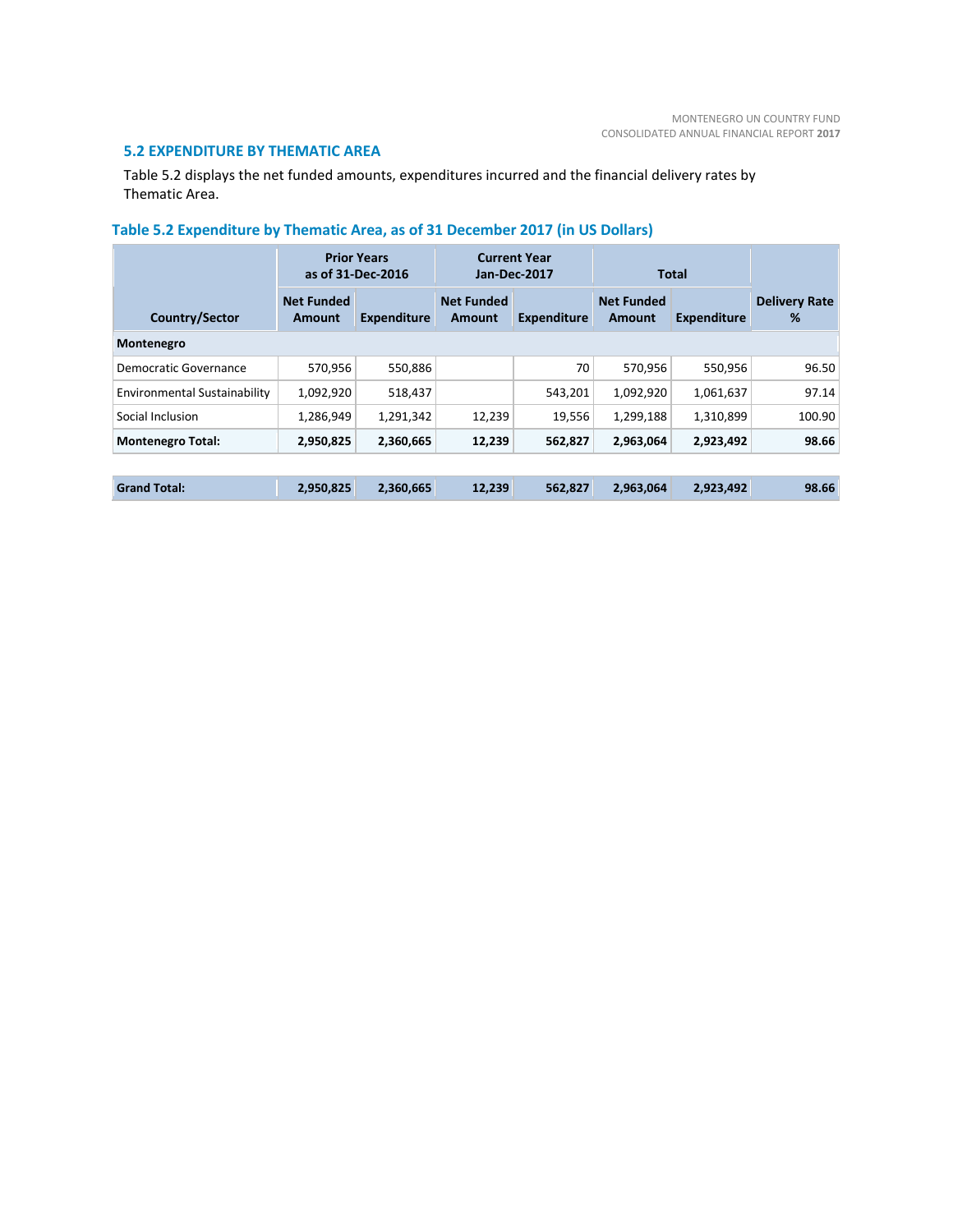#### **5.4 EXPENDITURE REPORTED BY CATEGORY**

Project expenditures are incurred and monitored by each Participating Organization and are reported as per the agreed categories for inter-agency harmonized reporting. In 2006 the UN Development Group (UNDG) established six categories against which UN entities must report inter-agency project expenditures. Effective 1 January 2012, the UN Chief Executive Board (CEB) modified these categories as a result of IPSAS adoption to comprise eight categories. All expenditure incurred prior to 1 January 2012 have been reported in the old categories; post 1 January 2012 all expenditure are reported in the new eight categories. See table below.

#### **2012 CEB Expense Categories**

- 1. Staff and personnel costs
- 2. Supplies, commodities and materials
- 3. Equipment, vehicles, furniture and depreciation
- 4. Contractual services
- 5. Travel
- 6. Transfers and grants
- 7. General operating expenses
- 8. Indirect costs

\_\_\_\_\_\_\_\_\_\_\_\_\_\_\_\_\_\_\_\_\_\_

#### **2006 UNDG Expense Categories**

- 1. Supplies, commodities, equipment & transport
- 2. Personnel
- 3. Training counterparts
- 4. Contracts
- 5. Other direct costs
- 6. Indirect costs

#### **Table 6. Expenditure by UNDG Budget Category, as of 31 December 2017 (in US Dollars)**

|                                                       | <b>Expenditure</b>                      |                                     |              |                                                     |
|-------------------------------------------------------|-----------------------------------------|-------------------------------------|--------------|-----------------------------------------------------|
| Category                                              | <b>Prior Years</b><br>as of 31-Dec-2016 | <b>Current Year</b><br>Jan-Dec-2017 | <b>Total</b> | <b>Percentage of Total</b><br><b>Programme Cost</b> |
| Supplies, Commodities, Equipment and Transport (Old)  | 51,672                                  | $\overline{a}$                      | 51,672       | 1.89                                                |
| Personnel (Old)                                       | 484,040                                 | $\overline{\phantom{0}}$            | 484,040      | 17.70                                               |
| Training of Counterparts(Old)                         | 16,547                                  | $\overline{\phantom{0}}$            | 16,547       | 0.60                                                |
| Contracts (Old)                                       | 288,628                                 | $\overline{a}$                      | 288,628      | 10.55                                               |
| Other direct costs (Old)                              | 71,942                                  | $\overline{a}$                      | 71,942       | 2.63                                                |
| Staff & Personnel Cost (New)                          | 80,716                                  | 190,753                             | 271,470      | 9.93                                                |
| Supplies, Commodities and Materials (New)             | (2,005)                                 | 7,953                               | 5,949        | 0.22                                                |
| Equipment, Vehicles, Furniture and Depreciation (New) | 29,975                                  |                                     | 29,975       | 1.10                                                |
| Contractual Services (New)                            | 635,862                                 | 244,492                             | 880,354      | 32.19                                               |
| Travel (New)                                          | 98,606                                  | 20,685                              | 119,291      | 4.36                                                |
| Transfers and Grants (New)                            | 326,813                                 | 5,742                               | 332,555      | 12.16                                               |
| <b>General Operating (New)</b>                        | 126,296                                 | 56,420                              | 182,717      | 6.68                                                |
| <b>Programme Costs Total</b>                          | 2,209,092                               | 526,046                             | 2,735,139    | 100.00                                              |
| <sup>1</sup> Indirect Support Costs Total             | 151,573                                 | 36,780                              | 188,353      | 6.89                                                |
| <b>Total</b>                                          | 2,360,665                               | 562,827                             | 2,923,492    |                                                     |

**1 Indirect Support Costs** charged by Participating Organization, based on their financial regulations, can be deducted upfront or at a later stage during implementation. The percentage may therefore appear to exceed the 7% agreed-upon for on-going projects. Once projects are financially closed, this number is not to exceed 7%.